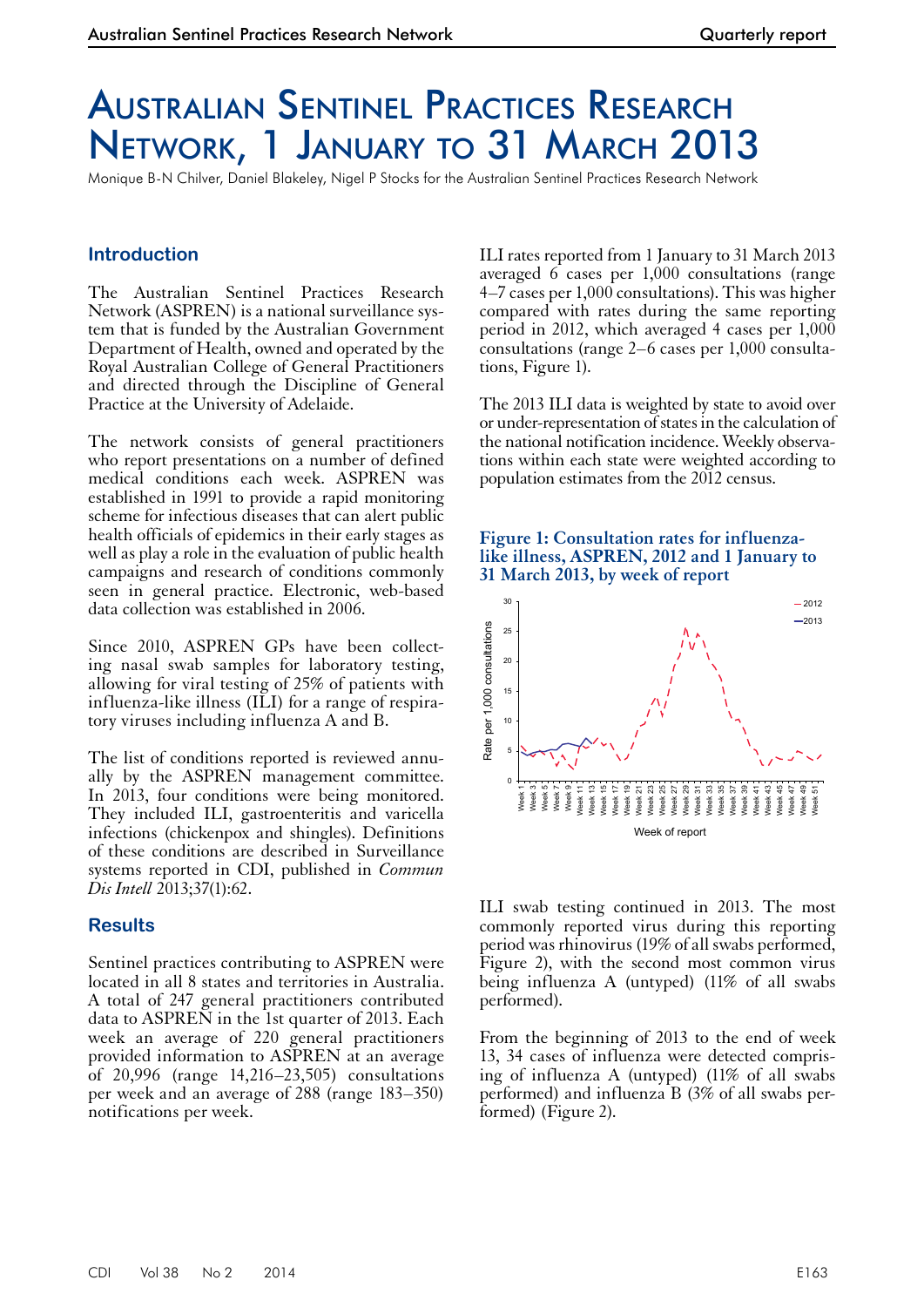*Myc*

*oplasma*

*p n e u m o nia e*

 $\mathsf{p}$ ertu s

sis **Calculation** Proportion positive for influenza

Proportion positive for influenza